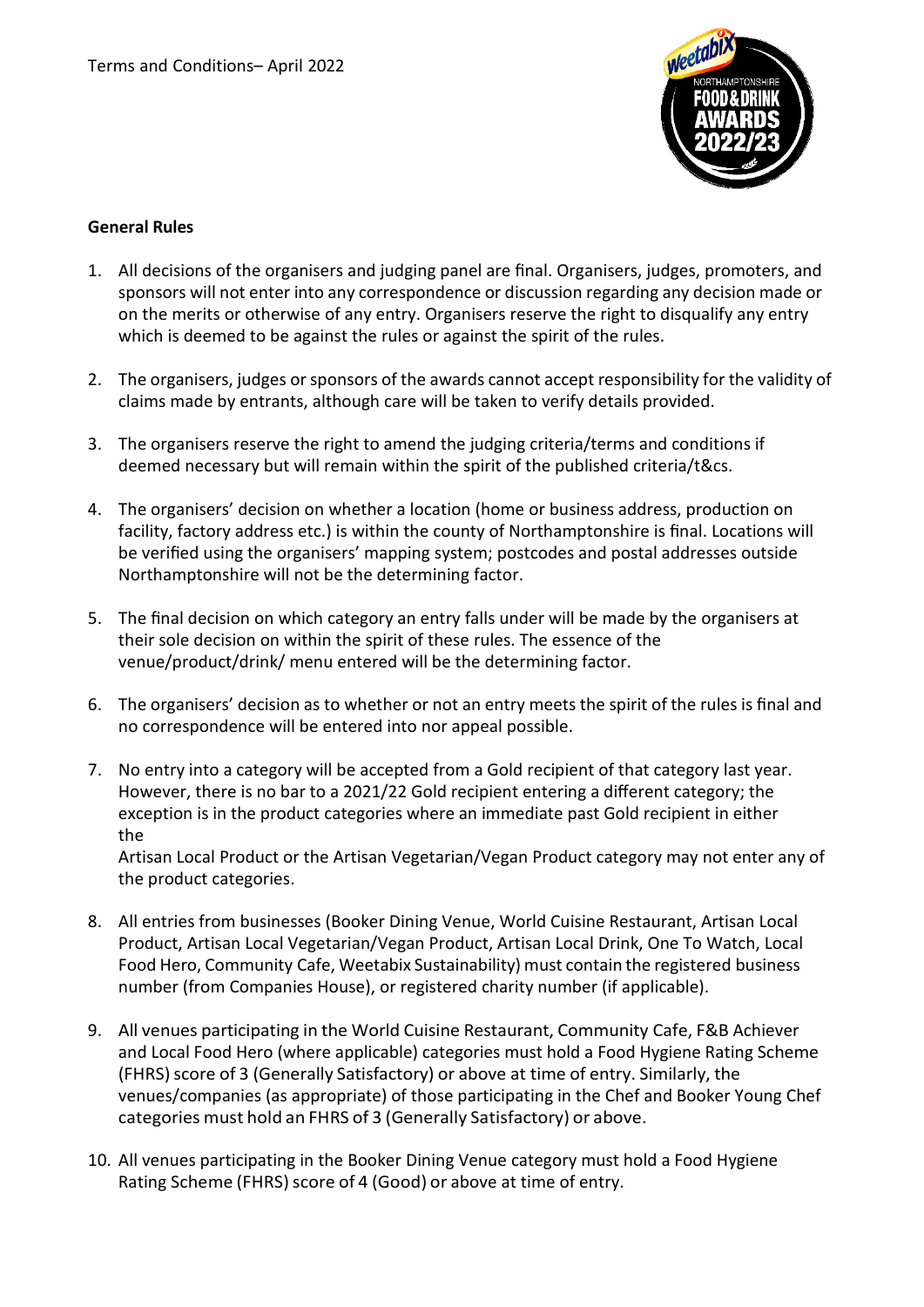

- 11. All entries from individuals (Artisan Local Drink, Artisan Local Product, Artisan Local Vegetarian/Vegan Product, F&B Achiever, One To Watch, Local Food Hero, Whitco Chef, Booker Young Chef, Food and Drink College Student) must contain valid proof that the individual is legally entitled to live and/or work in the UK, and that the person lives or works in Northamptonshire.
- 12. A business/individual can put a maximum of three entries into any of the product categories up to a total of six entries across the two categories. A separate entry form is needed for each entry.
- 13. The same product may not be entered into more than one category.
- 14. Where a business/individual produces products and drinks, they may also enter 'F&B Achiever' or 'One To Watch' and/or be nominated as a 'Local Food Hero'.
- 15. Businesses and individuals can enter any number of categories, as long as:
	- a. they meet the necessary entry criteria of each category; and,
	- b. they complete a valid entry form for each entry; and,

c. the entries are not mutually exclusive. If an entrant meetsthe requirements for a category, then they may enter that category, for example:

- an eatery may enter the 'Booker Dining Venue' and also be eligible for 'Local Food Hero' or 'F&B Achiever'
- a food producer may enter the 'Artisan Local Product' AND 'F&B Achiever of the Year' or One To Watch' categories AND be nominated forthe 'Local Food Hero', however, a person/business cannot enter both the 'F&B Achiever' and the 'One To Watch' categories.

15. The organisers and the judges are impartial. Any attempt to influence the judges or the judging processin favour of or against any entrant will result in the disqualification of the appropriate entry. The judges' decision on thisis final and there is no appeal.

## **COVID-19**

16. Please note, the Awards team considers the integrity of the competition and the safety of all of those involved to be of paramount importance and therefore reserves the right to alter the judging process to meet latest government guidance, if required. All entrants will be advised of the changes and may withdraw from the competition without prejudice.

## **Confidentiality**

- 17. The application form and all supporting material will become the property of the organisers and cannot be returned to entrants.
- 18. Other than as is necessary to run and publicise the awards, all material submitted will be treated with the strictest of confidence. Whilst every care will be taken, no responsibility can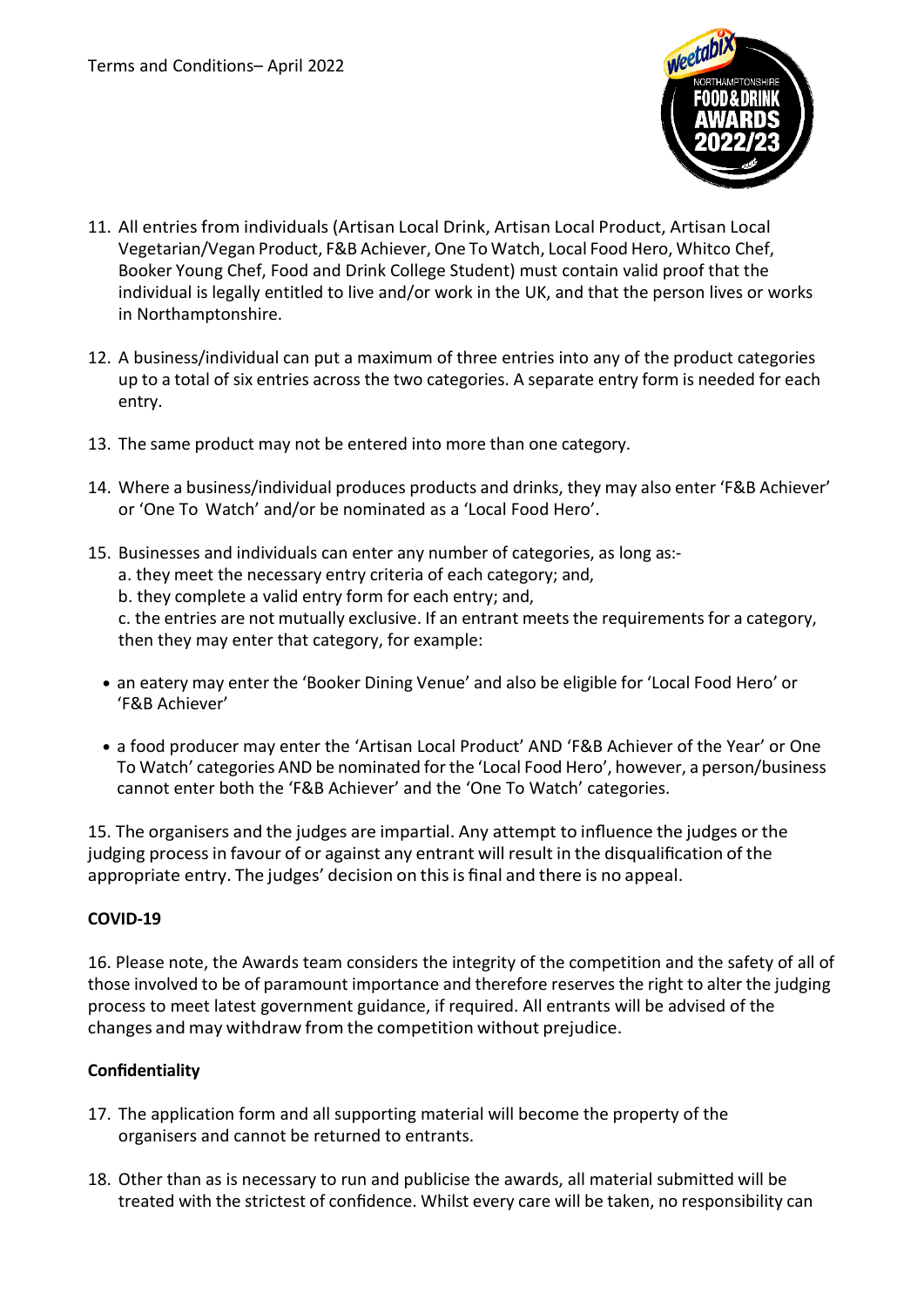

be taken for the loss or damage of submitted material.

- 19. Entries will be checked to ensure that they meet the relevant Trading Standards legislation and details of entries will be passed to the relevant Local Authority to disclose to the organisers and judges any relevant significant history, complaints, or breaches of relevant Regulations or law.
- 20. What constitutes relevant significant history, complaints, or breaches of relevant Regulations or law will be determined by the relevant local Trading Standards Department, or the relevant Environmental Health Department.
- 21. The organisers will determine what ac-on to take as a result of any such disclosure.
- 22. Nothing in these Terms and Conditions will prevent the relevant enforcement authority from taking any ac-on they deem necessary as a result of a serious breach.
- 23. Comments made by judges or members of the public (whether in the shortlisting, mystery shopping, public tasting, the final judging, or otherwise) are confidential and will not be released by the organisers, subject to the following rules.
- 24. On request, organisers will provide general feedback to entrants which are not shortlisted in the form of a short written analysis, based on the entry form, supporting materials, and the shortlisting.
- 25. If required, organisers will provide more detailed oral feedback to finalists in the form of an analysis based on the entry form, supporting materials, the shortlisting, and the final judging.
- 26. The result of the competition will be kept confidential un-l the Awards Celebration and any attempt to ascertain the result beforehand may result in the disqualification of the appropriate entry.

## **Publicity**

27. By signing or submitting an entry, all entrants agree to participate in awards-related publicity.

28. In each category, only the details of those entrants which are shortlisted will be made public.

29. The organisers reserve the right to use recordings, film, and photographs taken at the shortlisting, the cook-offs, public tastings and the Awards Celebration and to use any nonconfidential material supplied by applicants for promotional purposes.

30. Entrants who are selected as finalists may be asked at a later stage to prepare/produce further details or information to promote the Awards.

31. All publicity generated by entrants, finalists and winners must refer to the awards as the "Weetabix Northamptonshire Food and Drink Awards", or the "Weetabix Northamptonshire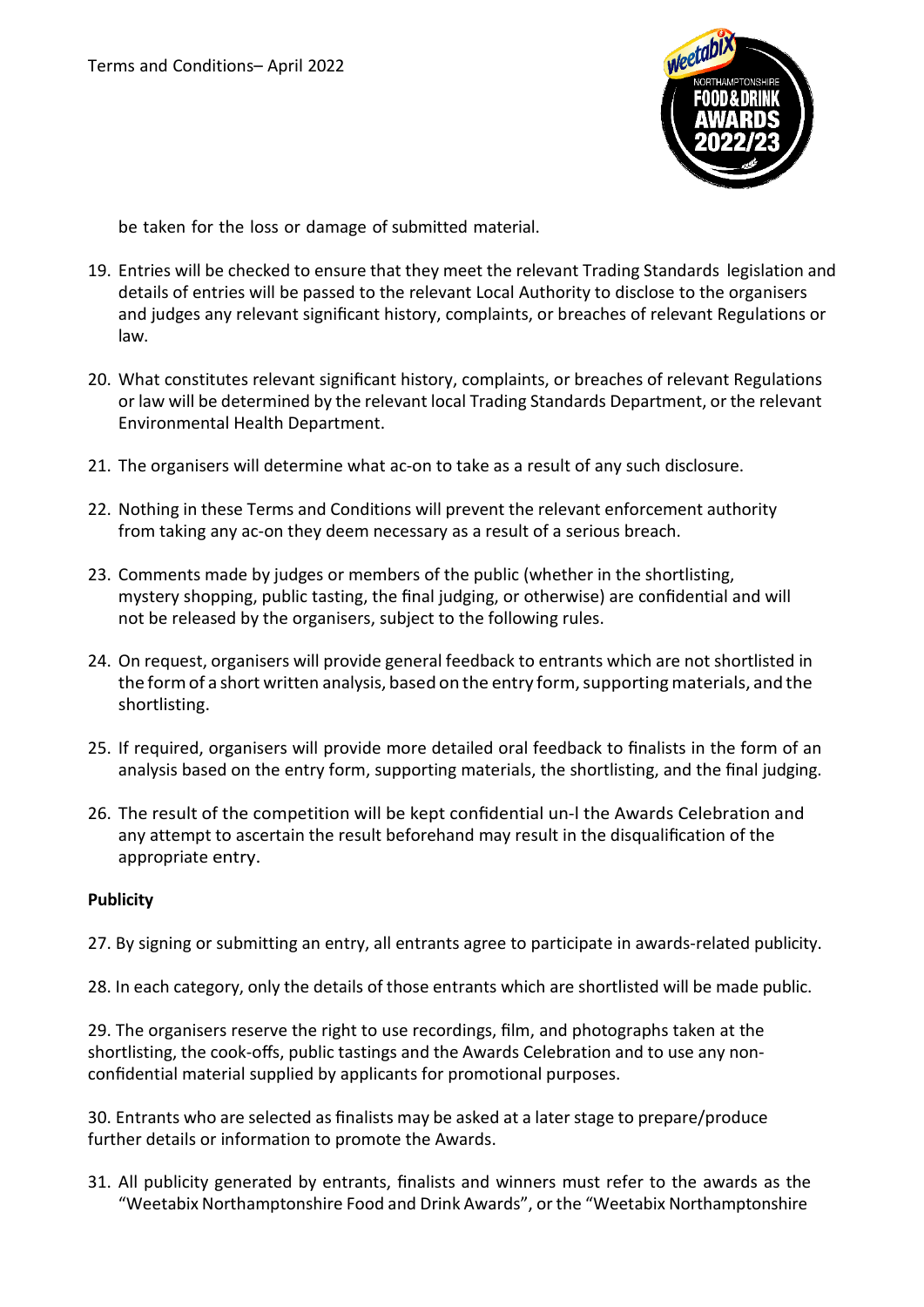

Food and Drink Awards 2022/23".

32. The Weetabix Northamptonshire Food and Drink Awards logo will be provided to finalists for use in their publicity, on menus, on packaging, on leaflets etc. Any variation from the official wording or logo must be agreed with the organisers in advance. Failure to adhere to this rule may result in disqualification from the 2022/23 awards competition, or the competition in subsequent years.

## **Category Specific Rules**

## **Artisan Local Drink of the Year**

- a. The closing date for entries is 5pm on 20th May 2022
- b. Entries are open only to:-
	- businesses which produce a drink that is:-
	- made using raw materials grown and supplied from a farm in Northamptonshire; and/or,
	- made predominantly using raw materials produced or grown in Northamptonshire;
	- and/or,
	- made in a production facility within Northamptonshire. and,
	- whose registered headquarters are in Northamptonshire
- c. The drink submitted must have been on sale to the public at the time of entry as is reasonably expected to remain on sale until after 1st January 2023.
- d. The drink submitted must be "as supplied to the public"/"as sold" and must not be modified or enhanced in any way. The organisers retain the right to make commercial/retail purchases of drinks entered and substitute these for the entered items at their sole discretion.
- e. Businesses can enter any number of categories, as long as they meet the necessary entry criteria of each category.
- f. There is an overall entry maximum of three drinks per business in respect of this category.

## **Artisan Local Product of the Year and Artisan Local Vegetarian / Vegan Product of the Year**

- a. The closing date for entries is 5pm on 20th May 2022
- b. Entries are open only to:-
	- businesses which produce a drink that is:-
	- made using raw materials grown and supplied from a farm in Northamptonshire; and/or,
	- made predominantly using raw materials produced or grown in Northamptonshire;
	- and/or,
	- made in a production facility within Northamptonshire. and,
	- whose registered headquarters are in Northamptonshire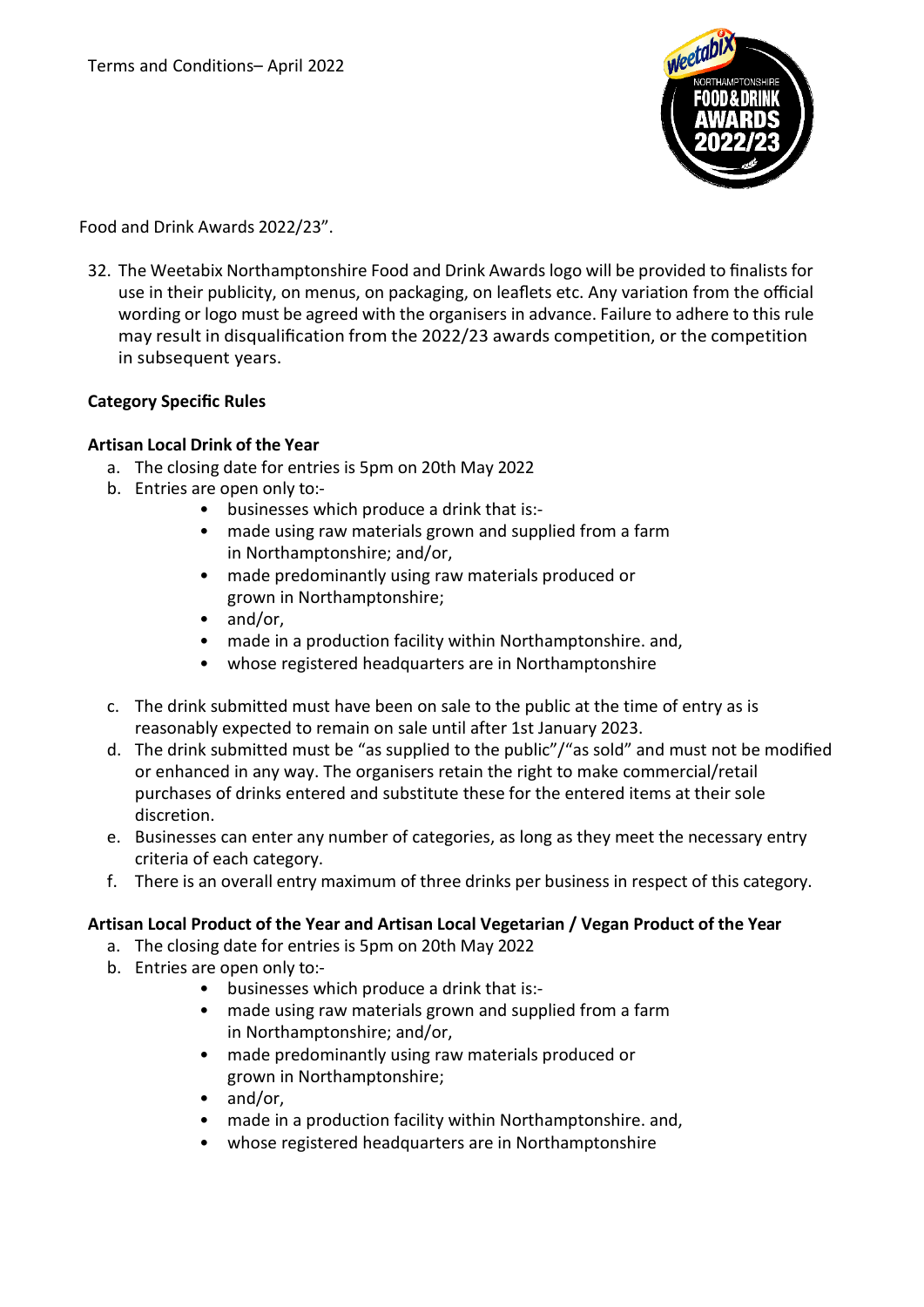

- c. The product submitted must be only sale to the public at the time of entry and is reasonably expected to remain on sale until after 1st January 2023.
- d. The product submitted must be "as supplied to the public"/"as sold" and must not be modified or enhanced in any way. The organisers retain the right to make commercial/retail purchases of products entered and substitute these for the entered items at their sole discretion.
- e. Businesses can enter any number of categories, as long as they meet the necessary entry criteria of each category.
- f. In the case of the Artisan Local Vegetarian / Vegan Product of the Year category, the products must be actively marketed as being vegetarian / vegan, not simply that their ingredients make them vegetarian/vegan.
- g. There is an overall entry maximum of three products per business per product category, with a total of six entries across all of these categories.

## **Booker Dining Venue of the Year**

- a. Participation in this category is through direct register of interest from the venue itself or by inclusion in a list of venues recommended to the organisers through nomination or other external sources.
- b. The closing date for registering interest is 29<sup>th</sup> July 2022.
- c. The category is open only to pubs and restaurants in Northamptonshire.
- d. The venue must hold an FHRS score of 4 (Good) or above at time of entry.
- e. All registered/recommended venues will be put forward through a preliminary selection process
- f. which may involve telephone or online research in order to identify a longlist. Venues will be informed if they have been longlisted and, in the case of those venues which did not enter directly, will be invited to proceed further in the competition. Those venues which do not wish to proceed will be removed from the competition.
- g. All longlisted entries (unless otherwise having elected not to proceed) will be visited by two Mystery Shoppers (stage 1) who will not reveal their identity. The cost of the meal/meals will be picked up by the Mystery Shoppers.
- h. Mystery Shopping stage 1 may take place at any time during the venue's normal service between the date of longlisting and the date of shortlisting in early September (date tbc). Venues will be provided with Mystery Shopping feedback upon request after the conclusion of the Awards year.
- i. Following the shortlisting, each finalist will be Mystery Shopped (stage2) separately by at least two members of the expert panel, who may be accompanied. The Mystery Shoppers will

Identify themselves at the end of the meal and will pay for any drinks taken. The cost of the meals (two meals for each visit) will be subsidised by the entrant.

- j. Mystery Shopping stage 2 may take place at any time during each finalist's normal service (excluding a 'themed night'). Finalists will be advised of the dates.
- k. The identity of Mystery Shoppers must not be revealed by entrants until after the Awards Celebration, unless already published by the organisers.
- l. More details of the judging process, including the criteria used by the first and second stage Mystery Shoppers, are detailed at the end of this document.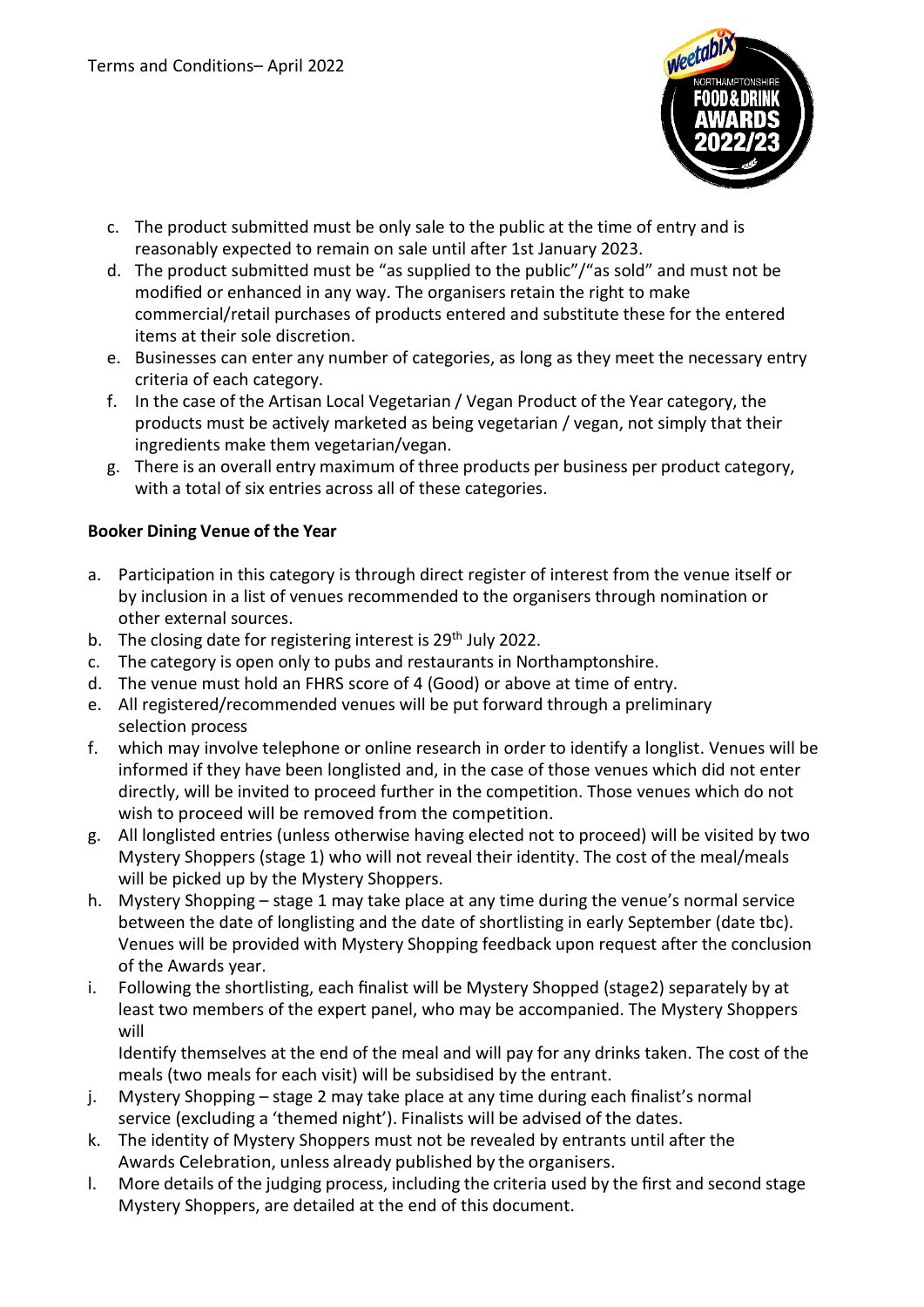

### **World Cuisine Restaurant of the Year**

- a. Participation in this category is through direct register of interest from the venue itself or by inclusion in a list of venues recommended to the organisers through nomination or other external sources.
- b. The closing date for registering interest is 5pm on 29th July 2022.
- c. The category is open only to World Cuisine Restaurants in Northamptonshire
- d. The restaurant must hold an FHRS score of 3 (Generally Satisfactory) or above at time of entry.
- e. For the purpose of this competition, a World Cuisine Restaurant is defined as a venue whose menu offers predominantly international cuisine – excluding European Cuisine – for example South East Asian, South American, Caribbean, Chinese of Japanese – and which serves food freshly prepared on the premises to visiting customers and where it is not possible to buy and consume alcohol without food.
- f. All registered/recommended venues will be put forward through a preliminary selection process which will involve telephone or online research in order to identify a longlist. Venues will be informed if they have been longlisted and, in the case of those venues which did not enter directly, will be invited to proceed further in the competition. Those venues which do not wish to proceed will be removed from the competition.
- g. All longlisted entries (unless otherwise having elected not to proceed) will be visited by two Mystery Shoppers (stage 1) who will not reveal their identity. The cost of the meal/meals will be picked up by the Mystery Shoppers.
- h. Mystery Shopping– stage1 may take place at any time during the venue's normal service between the date of longlisting and the date of shortlisting in early September (date tbc). Venues will be provided with Mystery Shopping feedback upon request after the Awards Dinner.
- i. Following the shortlisting, each finalist will be Mystery Shopped (stage 2) separately by at least two members of the expert panel, who may be accompanied. The Mystery Shoppers will identify themselves at the end of the meal and will pay for any drinks taken. The cost of the meals (two meals on each visit) will be subsidised by the entrant.
- j. Mystery Shopping stage 2 may take place at any time during each finalist's normal service (excluding a 'themed night'). Finalists will be advised of the dates.
- k. The identity of Mystery Shoppers must not be revealed by entrants until after the Awards Celebration, unless already published by the organisers.
- l. More details of the judging process, including the criteria used by the first and second stage Mystery Shoppers, are detailed at the end of this document.

## **Whitco Chef of the Year**

- a. The closing date for entries is 5pm on 17th June 2022
- b. Entries are open only to Chefs aged 25 or over (at 17 June 2022) who are legally entitled to live and / or work in the UK, and who:-
	- work in a food business based Northamptonshire.
- c. The business at which the entrant is employed must hold an FHRS score of 3 (Generally Satisfactory) or above at time of entry.
- d. The business at which the entrant is employed must be open to the public.
- e. Entrants must provide evidence of employment at a food business based Northamptonshire. Individuals may enter only once. However, up to five chefs from any one business may enter.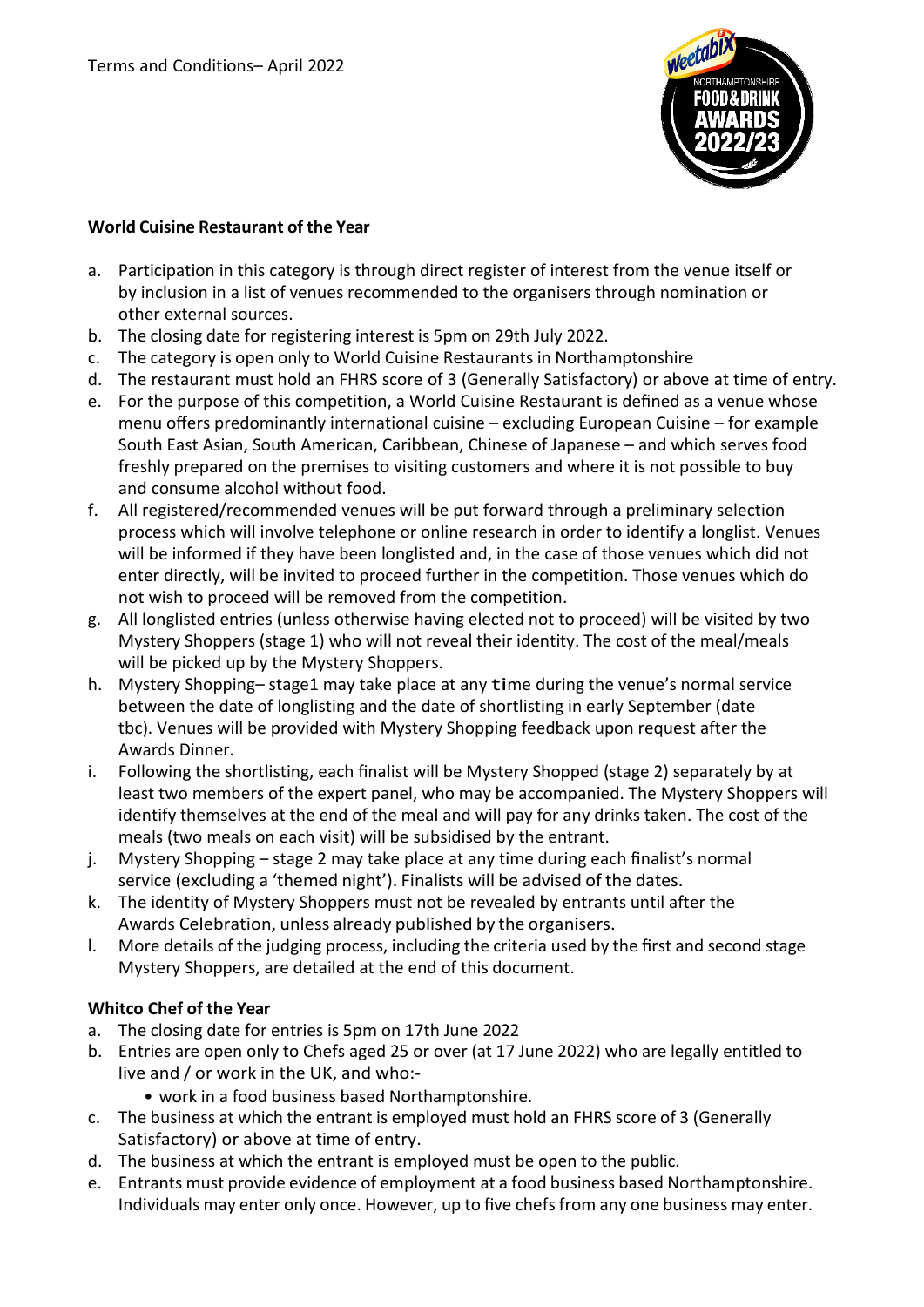

- f. Entrants have to submit a menu plan for a meal for two people to comprise: one starter, main course and dessert. There should be a Northamptonshire local food theme to the menu. The menu must be devised by the entrant and dishes must not feature on the menu of the entrant's business.
- g. The organisers' decision on whether or not a menu qualifies will be final and binding, and there will be no correspondence, discussion or appeal.
- h. All ingredients used must be approved for use in the UK and be commercially available (or from the entrant's own garden).
- i. For the final cook-off, finalists will be provided with a basket of ingredients from which they will have to devise, prepare, and present a two course meal (starter and main or main and pudding) for two people. It will feature Northamptonshire produce.
- j. Finalists will have:-
	- up to fifteen minutes for the awards team to check paperwork no cooking or preparation will be allowed during this time;
	- thirty minutes to decide what to cook and how and to submit the menu to the organizing team – no cooking or preparation will be allowed during this time; up to fifteen minutes to orient themselves in the kitchen and set up any equipment – no cooking or preparation will be allowed during this time;
	- during this thirty minutes of preparation, finalists will be allowed access to cookery books only (no electronic devices) which will removed prior to the countdown; with two hours precisely to prepare and cook the dishes on the menu plan produced.
	- No cooking or preparation is permitted before the official start time for the cook-off, and no cooking, serving, or presentational changes may be made after the end of the cook- off.
- k. The final cook-off will be held at one time only (see key dates). Any entrant who cannot attend will be disqualified and their place may be offered to another entrant at the organisers' sole discretion.
- l. The cook-off will take place in controlled circumstances and no-one other than the individual finalists, the judges, the awards team, and the awards team's official photographer and media team will be present during the cook-off. Only the judges and the awards team will be present during the final judging.
- m. Finalists will be advised at the earliest opportunity if the details of the above cook-off change and may withdraw from the competition at that stage if they wish without prejudice.

# **Booker Young Chef of the Year**

- a. The closing date for entries is 5pm on 17th June 2022.
- b. Entries are open only to Chefs who are aged between 16 and 24 (at 17 June 2022) and
	- who are legally entitled to live and / or work in the UK., and:-
		- work in a food business based in Northamptonshire
- c. The business at which the entrant is employed must hold an FHRS score of 3 (Generally Satisfactory) or above at time of entry.
- d. The business at which the entrant works must be open to the public.
- e. Entrants must provide evidence of employment at a food business based Northamptonshire.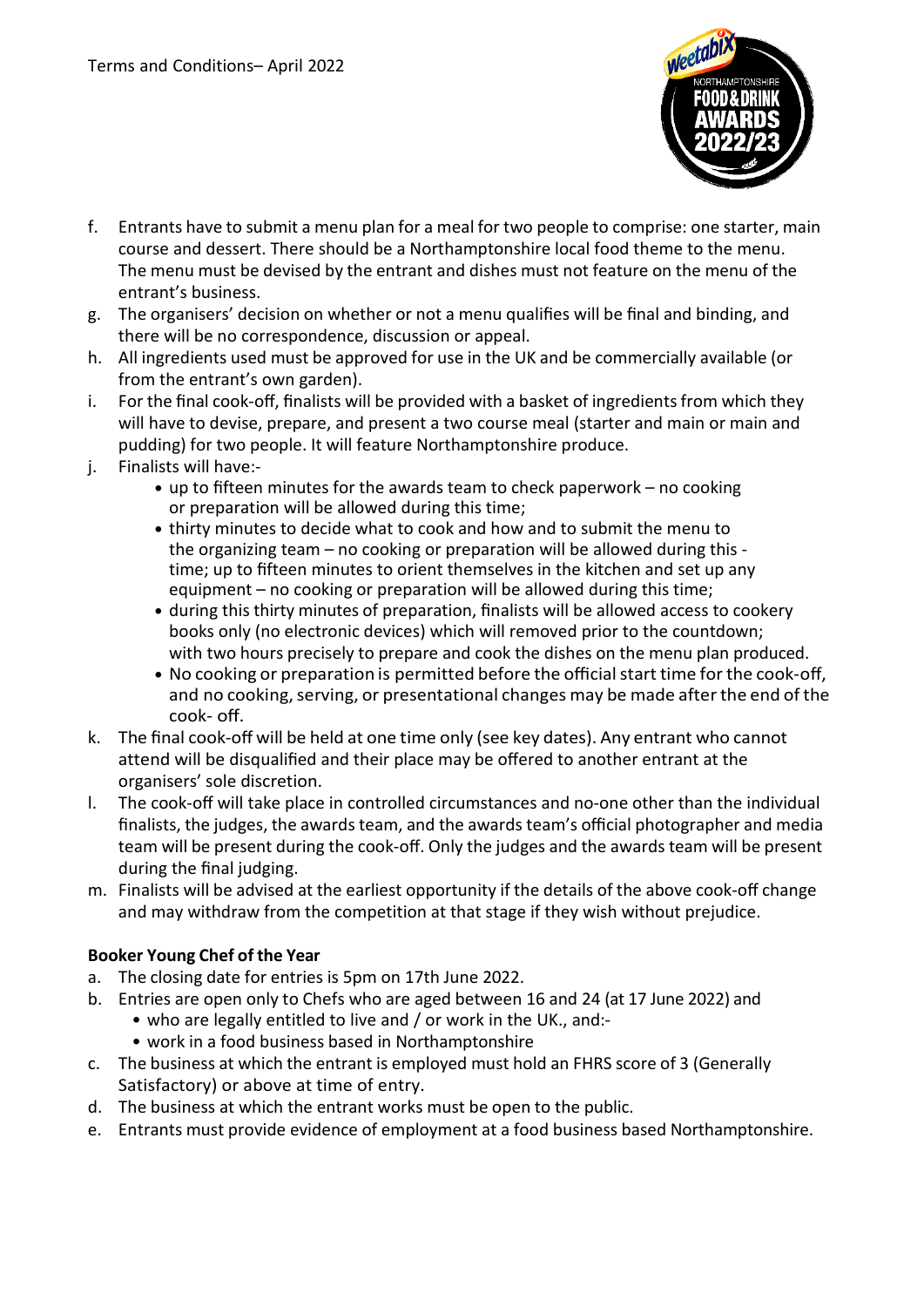

- f. Individuals may enter only once. However, up to five young chefsfrom any one business may enter.
- g. Entrants have to submit a menu plan for a main course for two people. There should be a Northamptonshire local food theme to the menu.
- h. The menu must be devised by the entrant and dishes must not feature on the menu of the entrant's business.
- i. The organisers' decision on whether or not a menu qualifies will be final and binding, and there will be no correspondence, discussion or appeal.
- j. All ingredients used must be approved for use in the UK and be commercially available (or from the entrant's own garden).
- k. Finalists will be provided with a basket of key Northamptonshire ingredients from which they will have to devise, prepare and present a main course for two people. Details of the ingredients will not be provided in advance. Finalists will have:-
	- up to 15 minutes for the awards team to check paperwork no cooking or preparation will be allowed during this time;
	- thirty minutes to decide what to cook and how and to submit the menu to the organizing team – no cooking or preparation will be allowed during this time;
	- fifteen minutes to orient themselves in the kitchen and set up any equipment no cooking or preparation will be allowed during this time;
	- during this first forty-five minutes of preparation, finalists will be allowed access to cookery books only (no electronic devices) which will removed before the cook off starts.
	- two hours precisely to prepare and cook the dishes from their menu plan entry.
- l. No cooking or preparation is permitted before the official start time for the cook-off, and no cooking, serving, or presentational changes may be made after the end of the cook-off.
- m. The final cook-off will be held at one time only (see key dates). Any entrant who cannot attend will be disqualified and their place may be offered to another entrant at the organisers' sole discretion.
- n. The cook-off will take place in controlled circumstances and no-one other than the individual finalists, the judges, the awards team, and the awards team's official photographer and media team will be present during the cook-off. Only the judges and the awards team will be present during the final judging.
- o. Finalists will be advised at the earliest opportunity if the details of the above cook-off change and may withdraw from the competition at that stage if they wish without prejudice.

# **F&B Achiever of the Year**

a. Participation in this category is through public nomination or direct entry.

b. Entries are open only to those employed in, or volunteer in, businesses in Northamptonshire.

c. Members of the public will be invited to nominate their F&B Achiever of the Year. The closing date for nominations is 29<sup>th</sup> July 2022.

d. Once nominated, the nominee will be invited to complete an entry form, the closing date for which is 13 August 2022.

e. Alternatively, participants may enter directly by completing an entry form. Again, the closing date for submission of the completed entry form is 13 August 2022.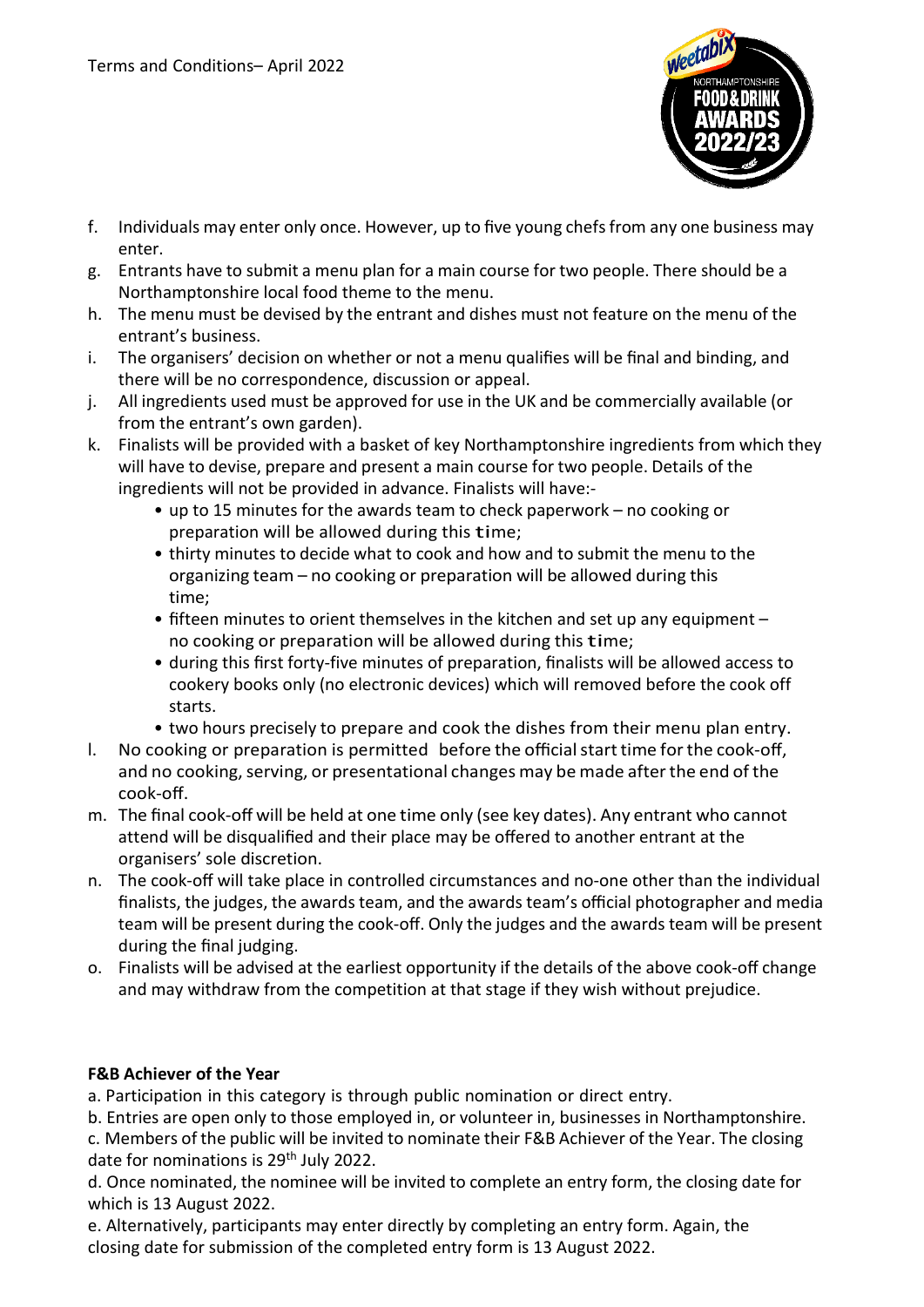

f. Shortlisting of finalists will be based on:-

- the quality of the entry form
- the number and quality of the nomination(s) received (as appropriate)
- g. Each entrant will be advised if they have been selected as a finalist.

h. Each finalist will be interviewed on a chosen date **(to be confirmed)** to secure further information in support of their entry and a panel of judges will discuss the results of those interviews and take into account the results of the shortlisting before determining who should receive Gold, Silver or Bronze. If an entrant is aware that they unable to attend the interview, either at the time of their entry or later, they are to advise the Awards team at the earliest opportunity.

# **One to Watch**

a. Participation in this category is through direct entry.

b. Entries are open only to those employed in, or volunteer in, businesses in Northamptonshire.

c. The closing date for entries is 29th July 2022.

d. Entry is only open to a food and/or drink manufacturer less than five years old at the closing date.

e. Shortlisting of finalists will be based on:-

- the quality of the entry form
- the number and quality of the nomination(s) received (as appropriate)
- f. Each entrant will be advised if they have been selected as a finalist.

g. Each finalist will be interviewed on a chosen date **(to be confirmed)** to secure further information in support of their entry and a panel of judges will discuss the results of those interviews and take into account the results of the shortlisting before selecting a winner and runner-up (or runners-up). If an entrant is aware that they unable to attend the interview, either at the time of their entry or later, they are to advise the Awards team at the earliest opportunity.

# **Local Food Hero of the Year**

a. The closing date for nominations from the public is 5pm on 17th June 2022.

b. Nominations cannot be made for oneself or one's business nor indeed can they be made by an employee/colleague of the nominee.

c. The category is open to:-

- any person who is legally entitled to live and / or work in the UK, and who lives or works in Northamptonshire; and
- any organisation based in Northamptonshire; which also meets the following criteria:-
	- is involved in the production of a food product or drink; or
	- is involved in the food and drink sector in supplying, promoting, or selling local food goods or food services; or
	- champions local, Northamptonshire products, drinks, food venues, or food markets; and who:-
		- has a strong connection with their community; and
		- is a 'hero' in the accepted sense of the word.
		- Is involved in local food provision to those in need (i.e. food banks).

# **Weetabix Sustainability Award**

a. The closing date for entries is 5pm on 29th July 2022. The category is open to:-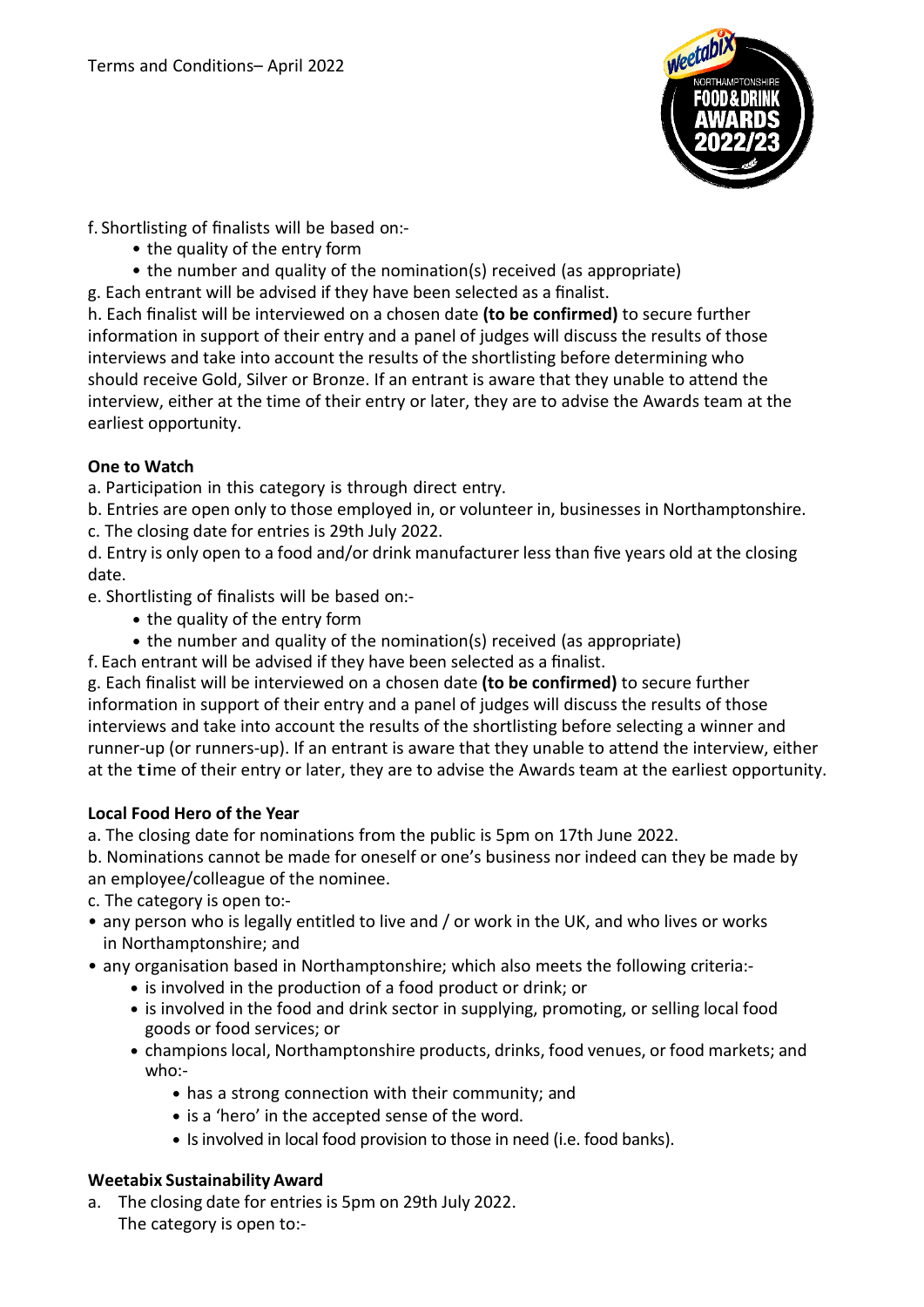

- b. any business or organisation based in Northamptonshire; which also meets the following criteria:-
- is involved in the production of a food product or drink; or
- is involved in the food and drink sector in supplying, promoting, or selling local food goods or food services
- c. Shortlisting of finalists will be based on the quality of the entry form
- d. Each entrant will be advised if they have been selected as a finalist. Each finalist will be interviewed on a chosen date **(to be confirmed)** to secure further information in support of their entry and a panel of judges will discuss the results of those interviews and take into account the results of the shortlisting before determining who should receive Gold, Silver or Bronze. If an entrant is aware that they unable to amend the interview, either at the time of their entry or later, they are to advise the Awards team at the earliest opportunity.

# **Food and Drink College Student of the Year**

- a. The closing date for entries is 5pm on 17th June 2022
- b. The category is open to:-
	- any student aged 16-21 (on 31st July 2022) currently undertaking <sup>a</sup> full or part-time food/ drink-related course at a Northamptonshire college (Moulton, Northampton or Tresham)
- c. Shortlisting of finalists will be based on:-
	- the quality of the entry form and supporting material (including video statement as appropriate)
	- the testimonials of those in support of the entry
- d. Each entrant will be advised if they have been selected as a finalist.

Each finalist will be interviewed on a chosen date **(to be confirmed)** to secure further information in support of their entry and a panel of judges will discuss the results of those

interviews and take into account the results of the shortlisting before determining who should receive Gold, Silver or Bronze. If an entrant is aware that they unable to amend the interview, either at the time of their entry or later, they are to advise the Awards team at the earliest opportunity.

## **Healthy Food and Wellbeing Award:**

TBC

## **Farming Environment Award:**

TBC

## **Judging Criteria**

The judging criteria for the Local Food Hero, Booker Dining Venue, Community Cafe and World Cuisine Restaurant categories are set out below. Details of the criteria for other categories are set out in the relevant entry form.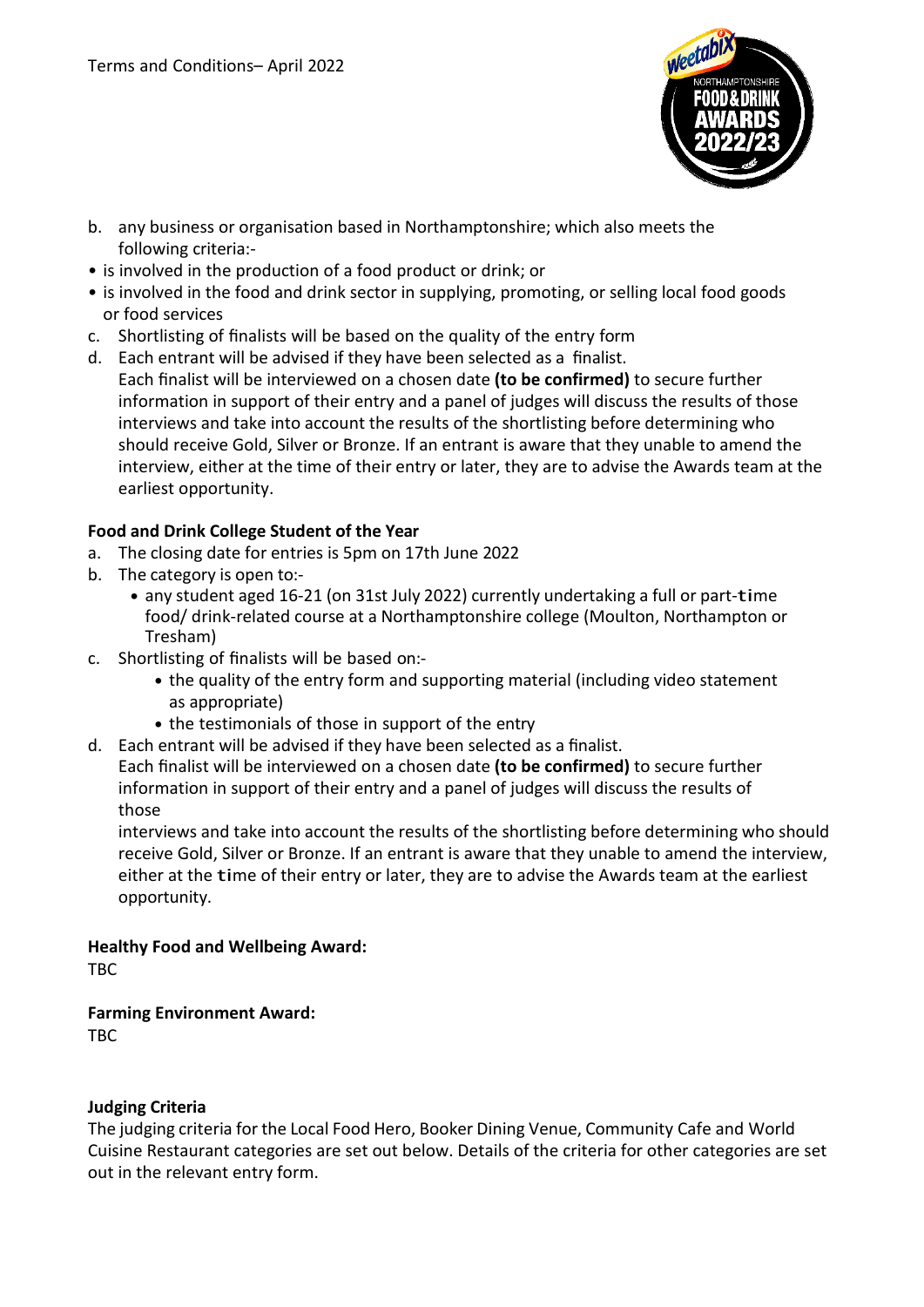

### **Local Food Hero Entry**

Members of the public, and food related businesses and individuals will be invited to nominate their Local Food Hero. The nomination process will be advertised but will require the person making the nomination to furnish correct contact information, in the case that further information in support of their nomination is required. The closing date for nominations is 17th June 2022. Nominators may not own or work for the business/organisation which they are nominating, or nominate themselves.

# **Longlisting**

A panel of judges will select a longlist from the nominations received and further research will be carried out by the Awards' team in support of the nomination. Nominators and/or longlisted entries **may** be contacted and asked to provide further information.

## **Shortlisting**

From the longlisted nominations received, a panel of local judges will select their finalists, based on the following criteria:-

## **Public Support**:-

- comments made on nomination forms submitted by members of the public
- reviews for community involvement
- the efforts of the entrant to promote and champion local produce in a range of scenarios.

## **Hero status**:-

• the fitness of the status 'Local Food Hero'

Each entrant will then be advised whether they have been selected as a finalist.

## **Judging**

Subject to any changes to social distancing regulations, a panel of judges will visit each of the finalists (at a mutually convenient date) in order to determine who best fits the title 'Local Food Hero' in the spirit of the awards. The panel will determine who should receive Gold, Silver or Bronze.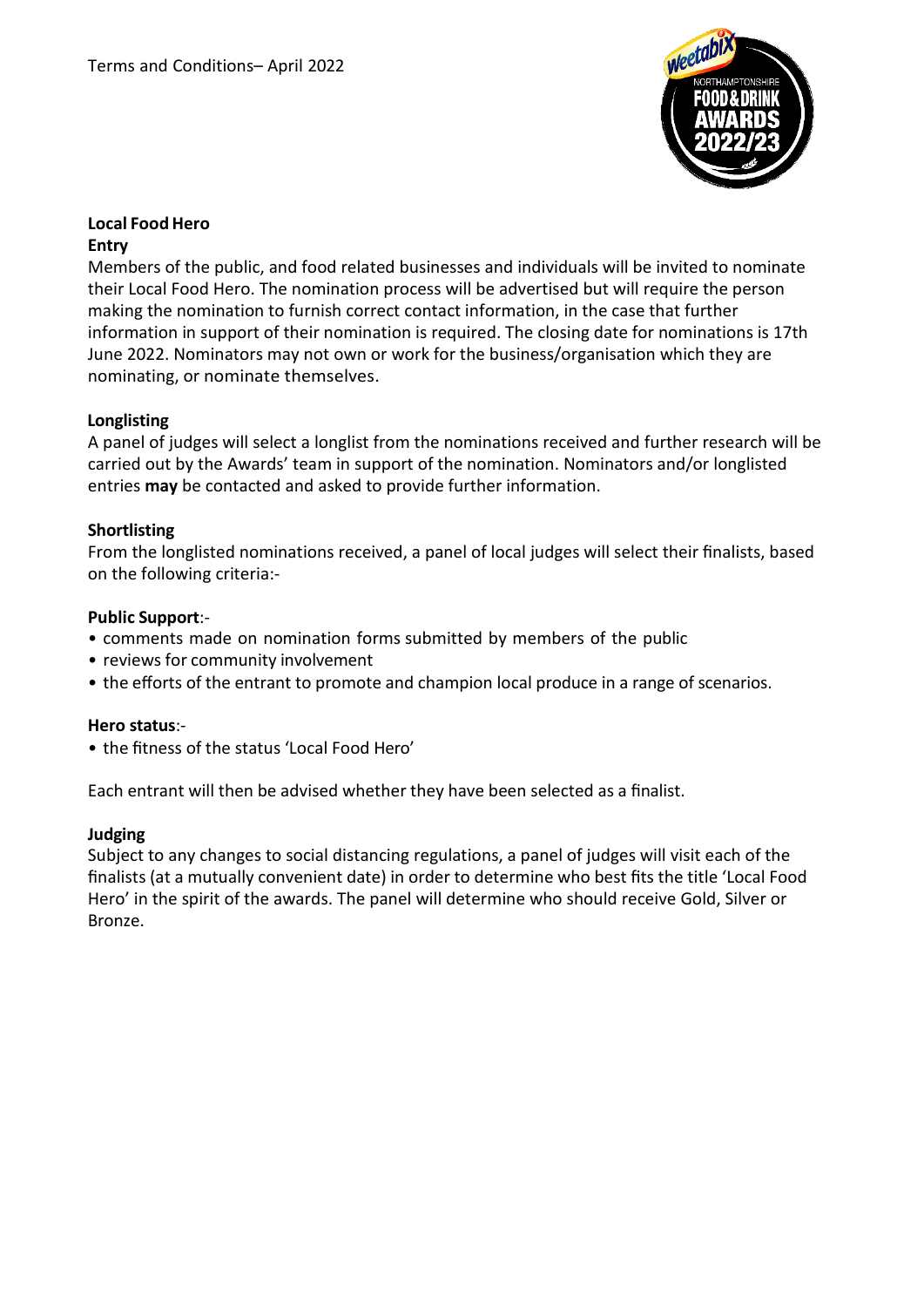

## **Booker Dining Venue, Community Café and World Cuisine Restaurant**

- Venues will be verified by the organisers to ensure compliance with the Terms and Conditions, and within the spirit of the Awards. Organisers will use their best efforts to assist all participants to comply with the Terms and Conditions but cannot be held responsible if for any reason an entry has to be disqualified or rejected.
- Venue details will be passed to the relevant local Trading Standards Department and the relevant Environmental Health Department to disclose to the organisers and judges any relevant significant history, complaints, or breaches of relevant Regulations or law. The organisers will determine what ac-on to take as a result of any such disclosure.

## **Registering of interest**

All qualifying venues are invited to register their interest in taking part in the competition by completing and submitting the 'Register of Interest' form on the Awards website before the closing date of **(to be confirmed).** Register of interest constitutes direct entry into the competition.

## **Longlisting**

All venues which have registered interest in taking part, or have been recommended to the Awards teams, will be put forward through a preliminary selection process which may involve telephone, online or other research or mystery shopping in order to identify a longlist. Venues which registered interest will be informed if they have been longlisted and, in the case of those venues which did not register interest, they will be invited to proceed further in the competition by completing an

additional form, in which they will provide further details of the venue and supply copies of food and drink menus. Those venues which do not wish to proceed will be removed from the competition.

All longlisted entries (unless otherwise having elected not to proceed) will then be visited by at least one Mystery Shopper (stage 1) who will not reveal their identity. The cost of the meal/meals will be picked up by the Mystery Shopper(s).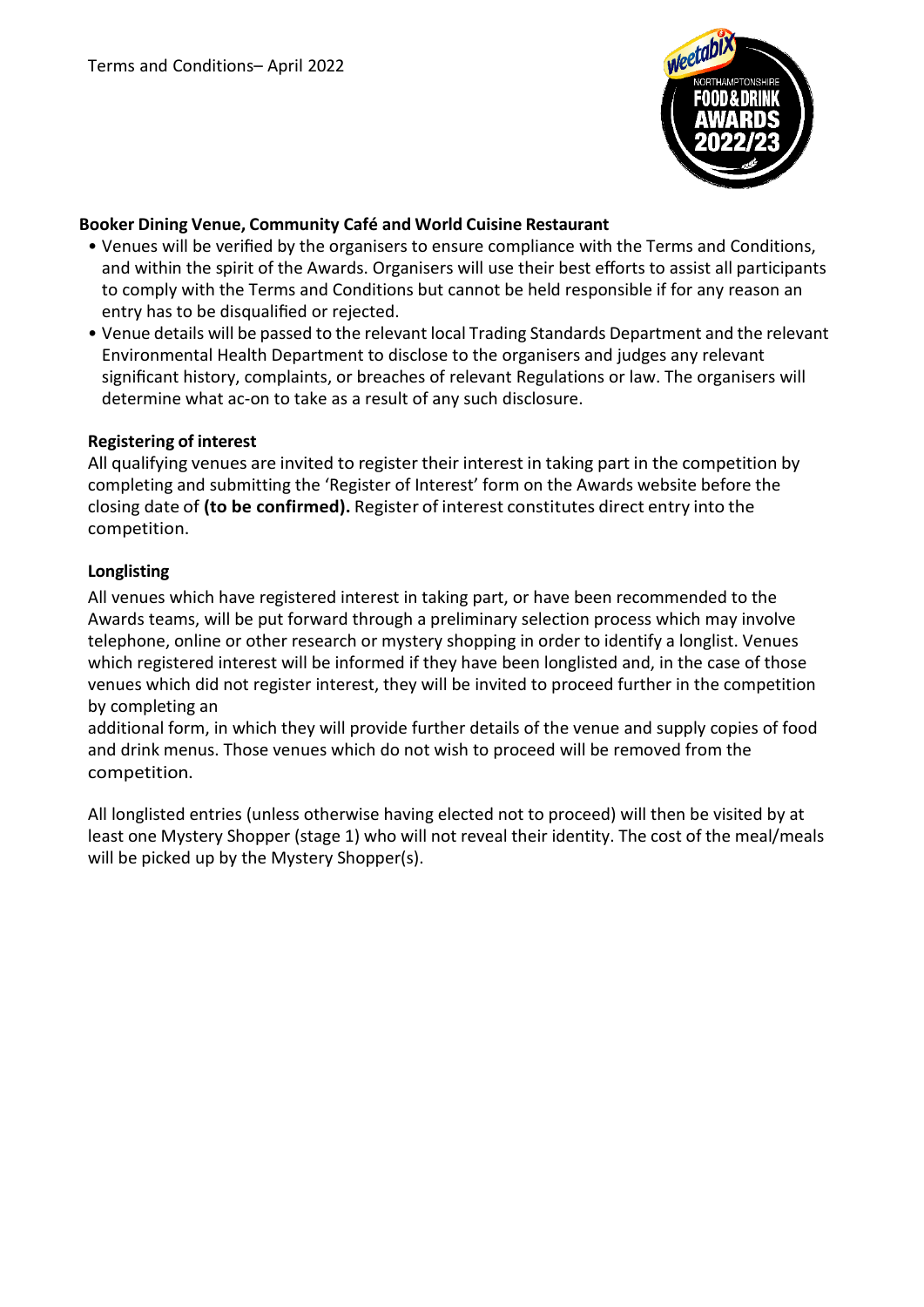

### **Mystery Shopping – stage 1**

All entries will receive a visit from at least one Mystery Shopper who will not identify themselves to you. The visit(s) will take place at any time between the submission of the entry form and the date of the shortlisting session. The cost of the meal/meals will be picked up by the Mystery Shopper(s).

The criteria for the Mystery Shopping – stage 1 are as follows:

- Quality of service; including welcome, nature and appropriateness of front of house contact, communication, speed of service, knowledge of menu etc.
- Food and drink; including variety of the menu, presentation, use of seasonal produce, combinations of flavours, dietary considerations, healthy options, portion size, variety of drinks to compliment the menu.
- Use of local produce; including extent of local produce across the menu, and whether local ingredients are clearly shown on the menu or celebrated elsewhere in the venue
- Overall experience; including parking facilities, cleanliness of toilets, ambience

### **Shortlisting**

An expert panel of 4-6 local judges will then select their shortlist based on the report from the Mystery Shopper(s), the entry form and supporting material only, the criteria being:-

#### **The entry form** including:-

• Quality of the entry form and supporting material

#### **Range of menu and value for money**

- Does it offer a variety of dishes, including healthy options and dietary considerations?
- Is there a variety of drinks to complement the Menu, including the wine list?

#### **Ingredients**

- Are seasonal/local products used?
- Are local suppliers' names mentioned/celebrated on the menu or in the venue?

#### **Compliance including:-**

Any advice received from the relevant local Trading Standards Department and the relevant local Environmental Health Department.

The panel will select the finalists and each entrant will then be advised whether they are a finalist.

#### **Mystery Shopping – stage 2**

The finalists will be Mystery Shopped separately by (at least) two members of an expert panel who may be accompanied. The Mystery Shoppers will identify themselves at the end of the meal and will pay for any drinks taken. The cost of the meals (up to six) will be subsidised by the entrant. Again, finalists will be advised of the period during which this Mystery Shopping stage will take place.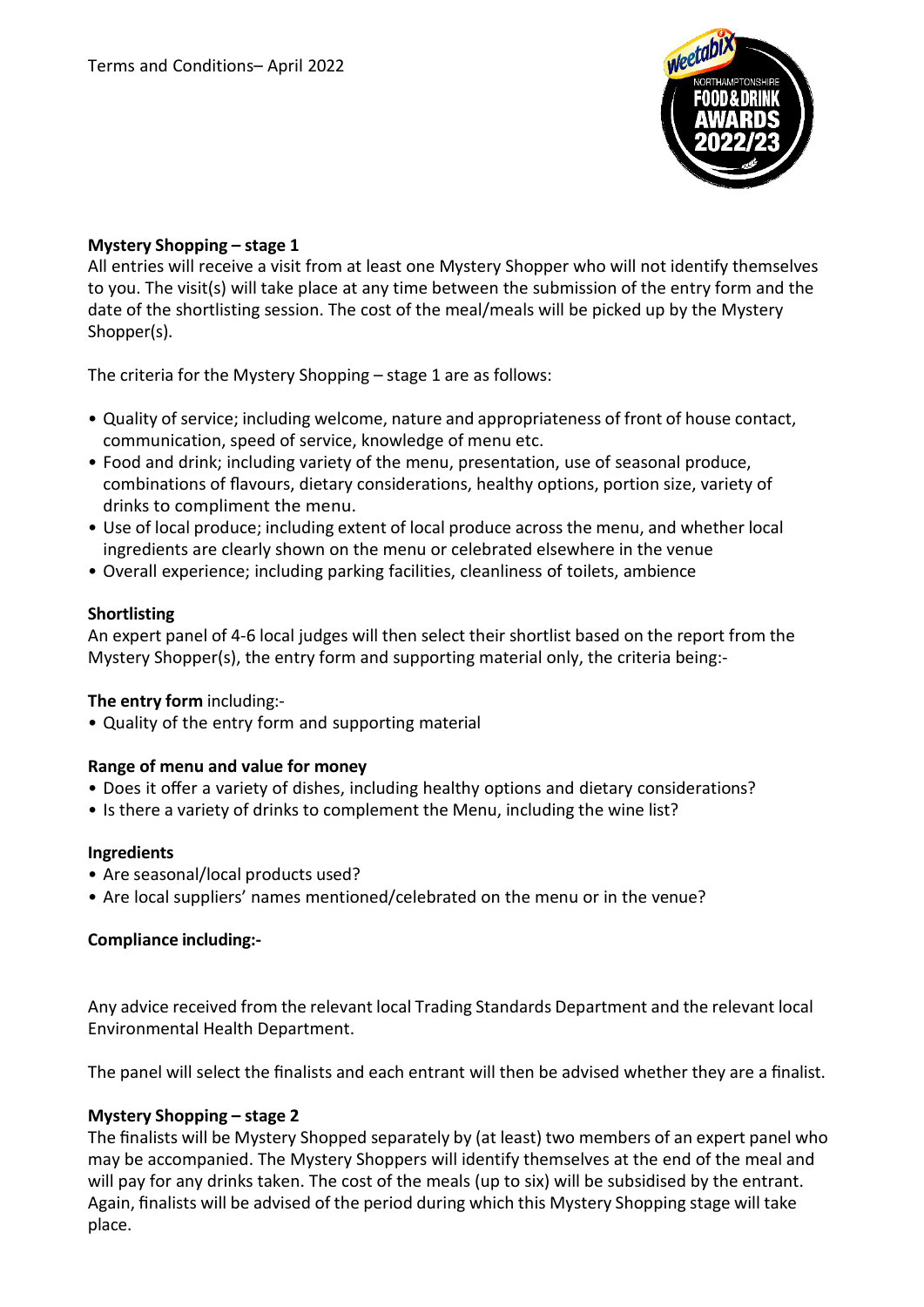

The criteria for the Mystery Shopping – stage 2 are as follows:

- Ease of booking
- Presentation and quality of food
- Staff awareness of menus and an ability to explain the locality, seasonality and choice of ingredients.
- Quality of service, e.g. welcome, nature and appropriateness of front of house contact, communication,

speed of service etc.

• Overall experience (for example parking facilities, cleanliness of toilets, ambience etc)

The Mystery Shopping – stage 2 will use the following guideline marking scheme:- Quality of food 50% Use of local produce 10% Quality of service 30% Overall ambience 10%

## **External Panel**

External judges will discuss the results of the Mystery Shopping – stage 2 and will take into account the results of the Mystery Shopping – stage 1, before determining which venues should receive Gold, Silver or Bronze. The results will be announced at the Awards Celebration.